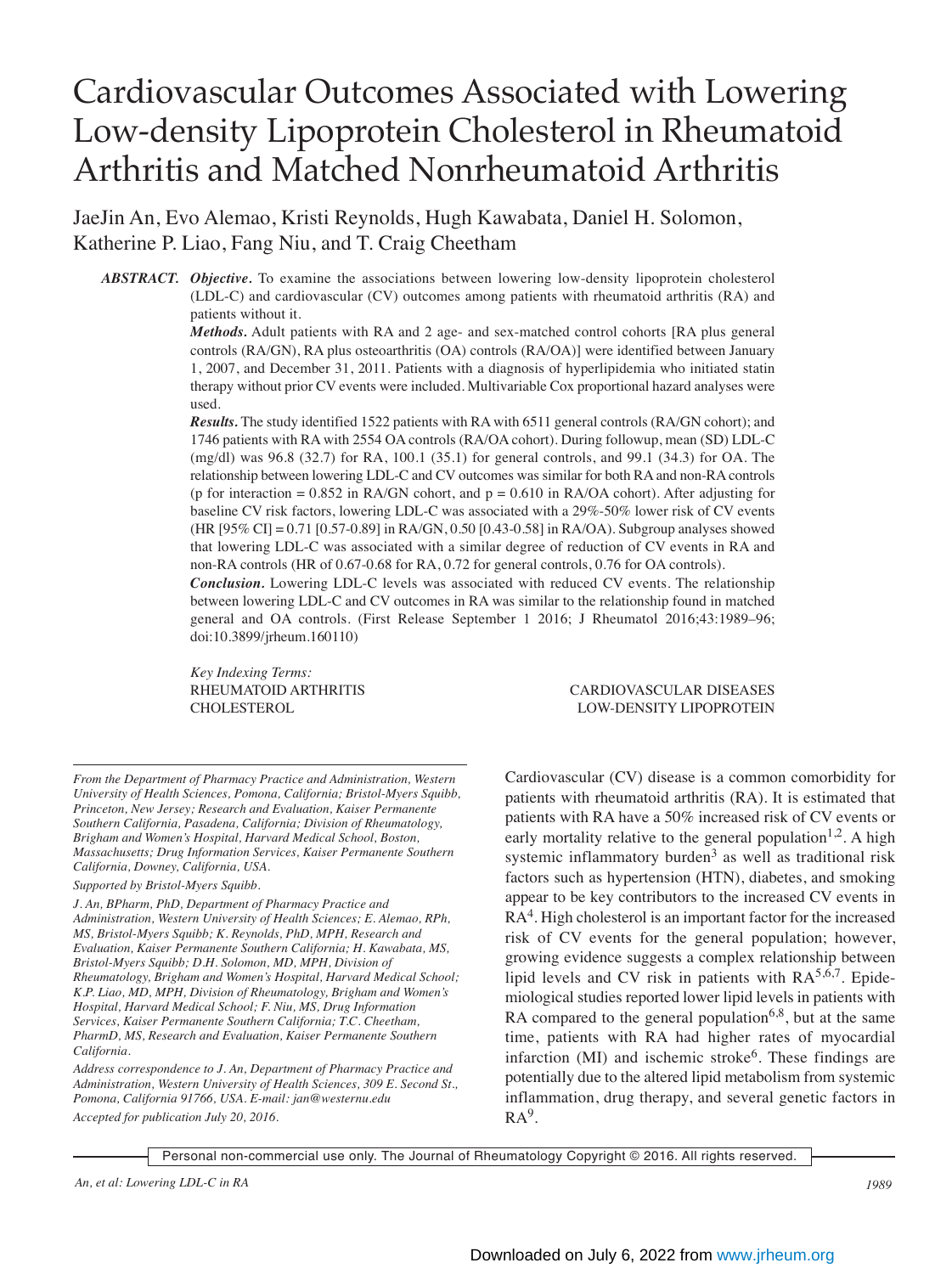Because of this complex relationship between lipid levels and CV diseases in RA, there is a lack of clinical guidelines to identify patients at high risk for CV disease and to manage these groups. The European League Against Rheumatism<sup>10</sup> currently recommends an annual CV risk assessment, treatment, and management according to guidelines that apply to the general population<sup>11</sup>. The hydroxymethylglutaryl CoA reductase inhibitor (statin) therapy has been shown to be beneficial in primary and secondary prevention of CV diseases in the general population<sup>12,13</sup>. However, evidence regarding the benefits of lowering elevated low-density lipoprotein cholesterol (LDL-C) in patients with RA is not clear. Although several studies suggest potential CV protective effects of statin therapy in RA, the results are from posthoc analyses $14,15$ , and a recent prospective randomized controlled trial was terminated early owing to low CV event rates<sup>16</sup>. Specifically, differences in CV disease associated with lowering lipid levels between patients with RA and without need to be further investigated.

Given these uncertainties, the purpose of our study was to evaluate the association between lowering LDL-C levels and CV outcomes among RA subjects and age- and sex-matched controls who are prescribed statin therapy in a US managed care setting. Understanding differences in benefits of lowering LDL-C levels for patients with RA will be helpful to better manage these patients.

# **MATERIALS AND METHODS**

*Data source.* A retrospective cohort study of patients enrolled in Kaiser Permanente Southern California (KPSC) was conducted using information from the KPSC electronic medical records (EMR) and administrative databases between January 1, 2006, and December 31, 2011. KPSC is a nonprofit, integrated health insurance provider with a current membership of over 4 million in Southern California. KPSC also provides comprehensive medical services through its own facilities, which include hospitals, outpatient sites, and a centralized laboratory. All aspects of care and interaction with the healthcare delivery system are included.

*Study cohort*. Adult patients aged  $\geq 18$  years were required to have 2 or more diagnoses of RA [International Classification of Diseases, Ninth Revision, Clinical Modification (ICD-9-CM) code, 714.xx] from January 1, 2007, to December 31, 2011 (identification period), to be eligible for the RA cohort. Patients were also required to have at least 1 prescription for a disease-modifying antirheumatic drug (DMARD) within 12 months (before or after) the RA diagnosis<sup>17</sup>. The first RA diagnosis date or DMARD prescription date was defined as an index date. Continuous membership with drug benefit for 12 months prior to the index date (baseline period) was required to be included in the RA cohort.

Two RA cohorts were identified. The first was matched to the general KPSC population (general controls) in a ratio of 4:1. The second RA cohort was matched to individuals with a diagnosis of osteoarthritis (OA; ICD-9-CM of 715.xx; OA controls) in a ratio of 1:1. OA is a chronic condition that brings patients into regular contact with the healthcare system similar to RA. Matching of both RA cohorts to general and OA controls was based on sex and birth year (within a window of  $\pm$  2 yrs). Matched controls were required to have at least 1 outpatient or inpatient encounter so that an index date could be assigned during the matching process. They could not have an RA diagnosis or be receiving any DMARD therapy during the study period. Matched controls were also required to have continuous KPSC membership plus drug benefit for 12 months prior to the index date as well

as continuous membership plus drug benefits until the matched reference individual completed the qualification criteria. Unmatched patients with RA were dropped from the RA cohort ( $n = 1243$  for RA matched to general controls;  $n = 165$  for RA matched to OA controls).

Patients with a hyperlipidemia diagnosis (ICD-9-CM of 272.0, 272.1, 272.2, 272.4, 272.5, 272.8, or 272.9) and ≥ 1 statin prescription (Generic Product Identifier Class Codes of 3940, 3999) in the baseline period were included in the study. We excluded patients with a history of CV disease [MI, old MI, revascularization process, angina, stroke, transient ischemic attack (TIA), intermittent claudication, heart failure, abdominal aortic aneurysm, acute carotid procedures] during the baseline period because the focus of our study was a primary prevention population. Patients without an LDL-C laboratory result during the followup period were excluded from the analyses. Patients were followed from their index date until the first CV outcome, end of enrollment in the health plan, death from other causes, or the end of the study (December 31, 2011), whichever occurred first.

Through the matching procedure, we were successful in matching 10,635 patients with RA to 42,540 general controls (1:4 match) and 11,713 patients with RA to 11,713 OA controls (1:1 match). After restricting the population to those with a hyperlipidemia diagnosis plus  $\geq 1$  statin prescription during the baseline period, no previous CV events and  $\geq 1$  LDL-C measurements during the followup period, our sample was reduced to 1522 patients with RA matched with 6511 general controls, and 1746 patients with RA matched with 2554 OA controls (Figure 1). Median followup periods for the final study samples were 3.1 years for RA plus general controls and 4.0 years for RA plus OA controls. The study protocol was approved by the KPSC Institutional Review Board (#6331).

*Lowering LDL-C levels.* LDL-C during followup was categorized as whether the LDL-C was lowered to the recommended levels by the National Cholesterol Education Program Expert Panel — Adult Treatment Panel III guidelines<sup>18</sup>. Though this guideline was updated in 2013<sup>19</sup>, it was the standard of care during the time period for our study. The LDL-C recommended levels were < 100 mg/dl (2.6 mmol/l) for individuals at high risk, < 130 mg/dl (3.4 mmol/l) for those with moderate CV risk, and < 160 mg/dl (4.1 mmol/l) for those in the lowest CV risk category. The risk category was assigned to each individual based on coronary heart disease (CHD) status or a 10-year risk for CHD using baseline information<sup>18</sup>. Multiple LDL-C measurements during the followup period were observed and the analyses were conducted using the closest LDL-C value to the CV event or end of followup.

*Other variables.* Baseline patient characteristics including demographics (age, race/ethnicity, sex), body mass index, smoking status, comorbidities (Charlson comorbidity index, HTN and anti-HTN medication use, and diabetes) and baseline CV risk were obtained from the EMR. Among these variables, age, sex, HTN, anti-HTN medication use, smoking status, and diabetes were used as covariates to investigate the relationship between LDL-C and CV events, consistent with Framingham risk prediction<sup>20</sup>.

*Study outcomes.* The study outcomes of interest included MI, angina, stroke, TIA, intermittent claudication, heart failure, or death from CV disease<sup>20</sup>. Primary hospital discharge records were used to define MI, angina, and stroke. The ICD-9-CM codes for each outcome are listed in Appendix 1. Outpatient and/or emergency department visit records were further used to define TIA, intermittent claudication, and heart failure. Any death occurring within 1 month after a defined CV event was classified as death from CV disease. Death was identified from health plan databases, Social Security Administration vital status files, and California state death files.

*Statistical analyses.* Baseline demographic information was summarized using descriptive statistics. Comparisons between RA and matched controls were conducted using t tests or Wilcoxon-Mann-Whitney tests for continuous variables, and chi-square tests for categorical variables. To investigate the association between LDL-C and CV outcomes, univariable and multivariable Cox proportional hazard analyses were conducted. HR and 95% CI were reported. Interaction terms between having RA and LDL-C levels were investigated to examine the differences in LDL-C and CV

Personal non-commercial use only. The Journal of Rheumatology Copyright © 2016. All rights reserved.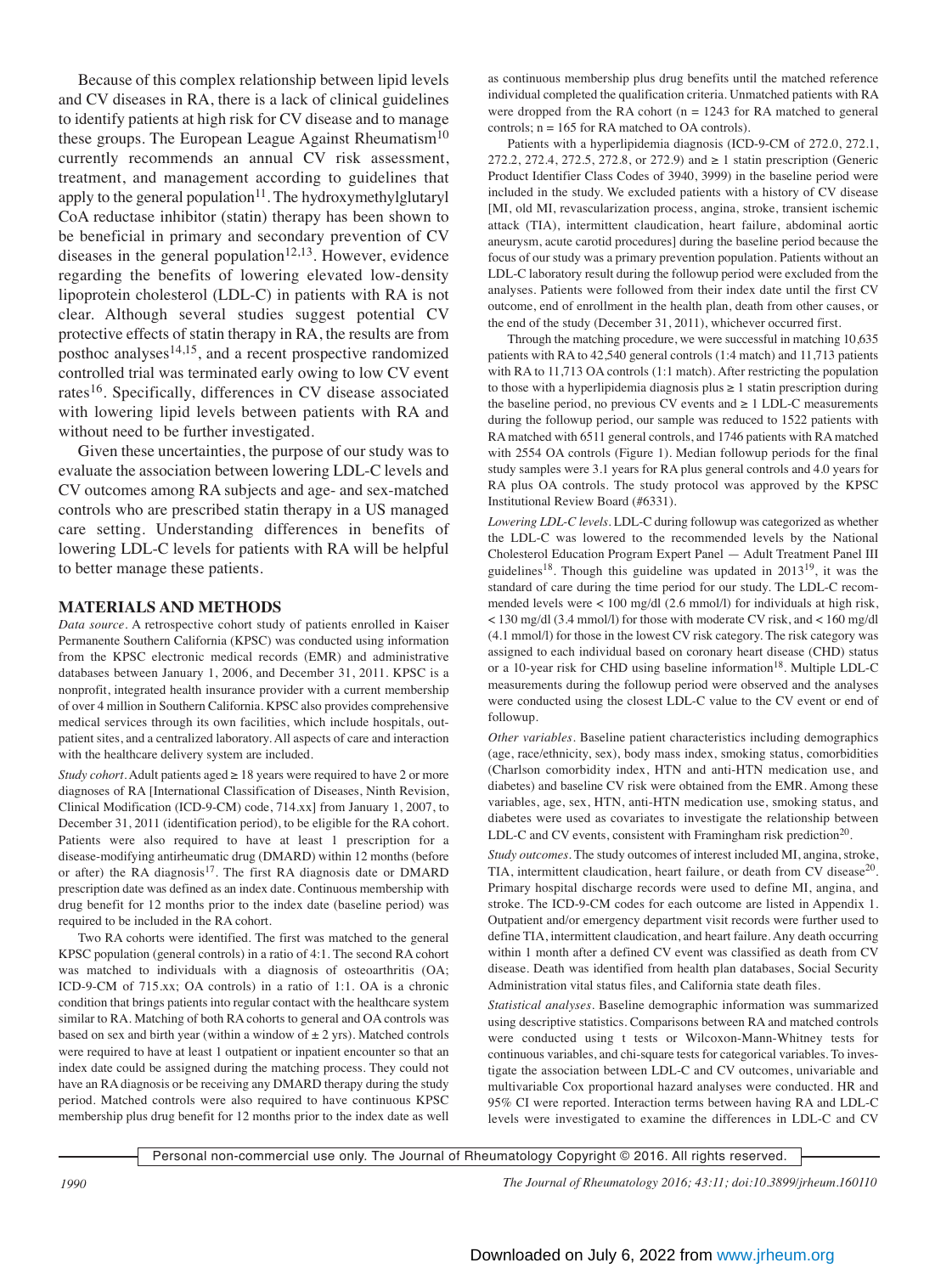

*Figure 1.* Flowchart of study subjects. RA: rheumatoid arthritis; DMARD: disease-modifying antirheumatic drugs; LDL-C: low-density lipoprotein cholesterol; CV: cardiovascular; OA: osteoarthritis.

outcomes across RA and matched controls. Subgroup analyses were conducted for RA and non-RA controls separately.

Kaplan-Meier survival curves with log-rank tests were used to demonstrate the event-free survival over time for the group that lowered LDL-C to the recommended levels compared with the group that did not (Figure 2). Sensitivity analyses were conducted using different LDL-C results (average LDL-C during followup, median LDL-C during followup) or different followup periods (starting to followup from the last LDL-C). Statistical analysis was performed with SAS version 9.2 (SAS Institute Inc.).

# **RESULTS**

The baseline demographic information for the 2 cohorts is presented in Table 1. Overall, traditional CV risk factors were higher in patients with RA compared with general and OA controls. In the RA cohort matched to general controls, 74.2% had HTN, 40.9% had diabetes, 33.9% were obese, and 10.4% were smokers. These were all higher than the proportions found in the matched controls. Similarly, higher proportions of CV risk factors were found in RA cohort matched to OA controls except for obesity, which was higher in OA controls. Patients with RA had higher CV risk at baseline compared to general controls (high risk: 41.3% vs 38.1%) and compared to OA controls (high risk: 40.3% vs 36.2%).

Identified statin therapy included atorvastatin 10-80 mg,

simvastatin 5-80 mg, fluvastatin 20-80 mg, lovastatin 10-40 mg, rosuvastatin 5-40 mg, and pravastatin 10-80 mg. Lower baseline lipid levels were observed in RA cohorts compared to general [mean LDL-C for RA vs general controls: 104.6 vs 109.6 in mg/dl; 2.70 vs 2.83 in mmol/l] and OA controls [mean LDL-C for RA vs OA controls: 104.5 vs 109.8 in mg/dl; 2.70 vs 2.84 in mmol/l]. The same trend was observed for total cholesterol and triglyceride levels. High-density lipoprotein cholesterol (HDL-C) levels did not differ between the RA and the control groups.

During followup, mean LDL-C levels were 96.8 mg/dl (2.50 mmol/l) for RA group matched to general controls, 100.1 mg/dl (2.59 mmol/l) for general controls, 96.5 mg/dl (2.50 mmol/l) for RA group matched to OA controls, and 99.1 mg/dl (2.56 mmol/l) for OA controls. The proportion of patients who lowered LDL-C to the recommended levels was 78.7% for both RA and general controls, and 80.0% for OA controls.

The association between lowering LDL-C levels and CV outcomes is shown in Table 2. After adjusting for other risk factors (RA status, age, sex, HTN, anti-HTN medication use, smoking status, and diabetes), a reduction of LDL-C was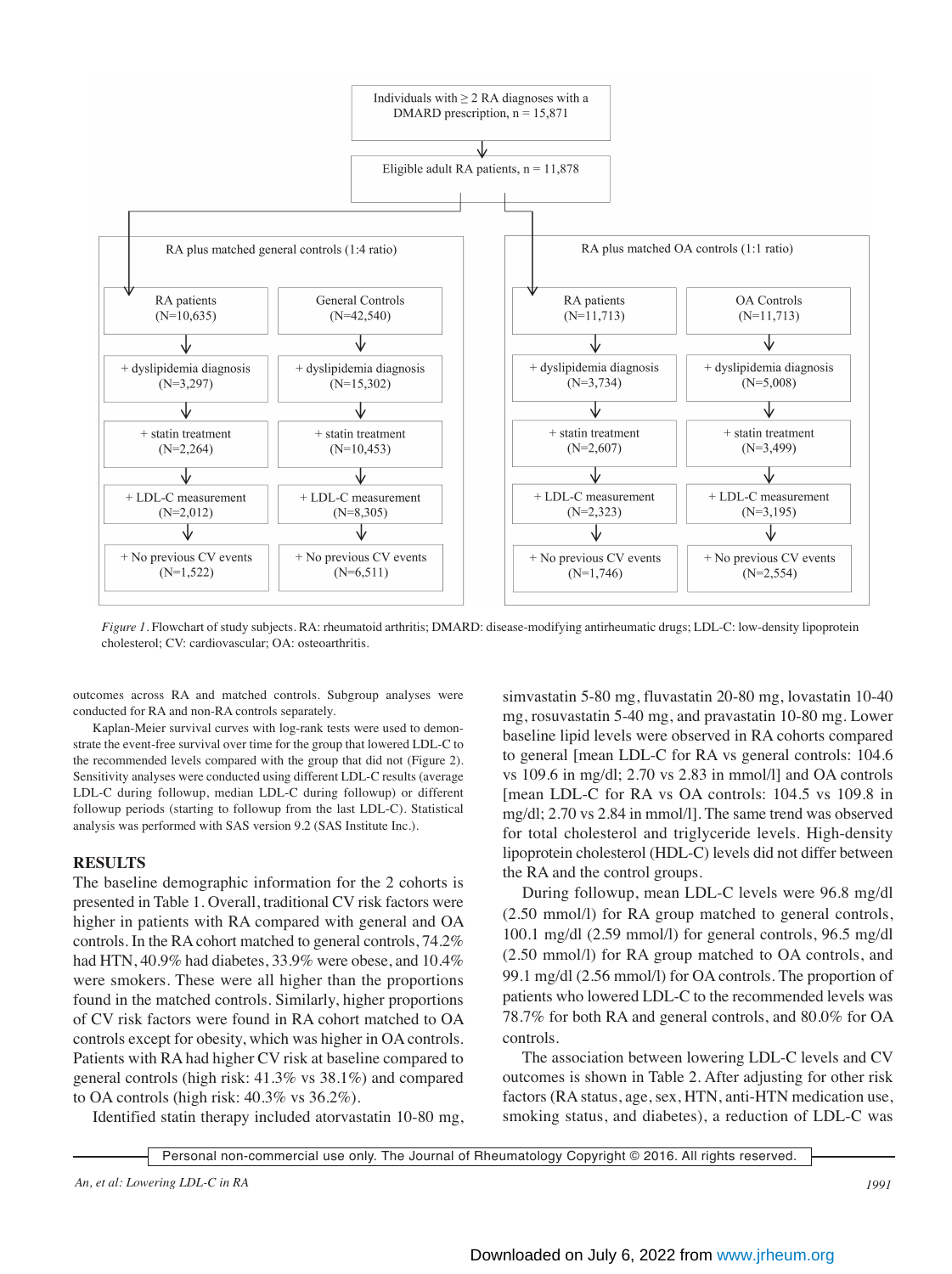

*Figure 2.* Kaplan-Meier survival curves show the event-free survival over time for the group that lowered LDL-C to the recommended levels compared with the group that did not. RA: rheumatoid arthritis; LDL-C: low-density lipoprotein cholesterol; OA: osteoarthritis.

associated with a 29% lower risk of CV events in patients with RA plus general control cohort (HR 0.71, 95% CI 0.57–0.89) and a 50% lower risk of CV events in RA patients plus OA control cohort (0.50, 0.43–0.58). Having an RA disease was associated with a 76% increased risk of CV events after controlling for other risk factors including LDL-C status. These factors were also associated with an increased risk of CV events: older age, male sex, having HTN or anti-HTN medication use, smoking, and having diabetes. The overall model showed that there were no differences in relationships between lowering LDL-C and CV outcomes among RA and general or OA controls [p for interaction term  $(RA \times LDL-C$  levels) was 0.852 for RA vs general controls, and 0.610 for RA vs OA controls; Table 2].

Although there were no significant differences in the relationship between lowering LDL-C and CV outcomes, we conducted *a priori* subgroup analyses to further show that the LDL-C effects on CV outcomes are in the same direction for RA and non-RA controls. Univariable and multivariable regression analyses for the RA and matched controls were conducted separately (Table 3). After adjusting for other risk factors (age, sex, HTN, anti-HTN medication use, smoking status, and diabetes), lowering LDL-C levels was associated with a similar degree in reduction of CV events in patients with RA identified from both cohorts (HR 0.68, 95% CI 0.46–1.02 for matched RA to general controls and HR 0.67, 95% CI 0.46–0.96 for matched RA to OA controls). A decrease in LDL-C was also associated with a reduction in CV events in general controls (HR 0.72, 95% CI 0.55–0.95), and similar HR results were found in OA controls (HR 0.76, 95% CI 0.53–1.07). Sensitivity analyses showed that the results were consistent, applying average or median LDL-C values to define LDL-C status instead of the closest value to the end of followup.

# **DISCUSSION**

We investigated the effect of lowering LDL-C in patients with RA compared with age- and sex-matched general and OA controls. Among patients with a diagnosis of hyperlipidemia and taking statins, we found that a decrease in LDL-C to the clinically recommended levels based on baseline CV risk was associated with 29% and 50% reduced CV events in RA plus matched general controls, and in RA plus matched OA controls, respectively. Interaction terms consistently showed that the effect of lowering LDL-C levels on CV outcomes was similar for both RA and matched general as well as matched OA controls. These findings are meaningful due to the complex relationship between lipid profiles and CV events for patients with RA. Myasoedova, *et al*<sup>5</sup> reported increased CV risk with low and high levels of total cholesterol and LDL-C. This nonlinear relationship was also observed in independent RA cohorts by Zhang, *et al*<sup>21</sup> and Liao, *et al*<sup>22</sup>.

Our results of reduced CV effects associated with lowering LDL-C confirm previous findings. A recent prospective statin-placebo controlled clinical trial in patients with RA found that treatment with atorvastatin 40 mg daily resulted in a 34% risk reduction for major CV events compared to placebo, although these findings are not statistically significant because of early termination of the trial<sup>16</sup>. Posthoc analyses from 2 large clinical trials also reported that patients with inflammatory joint disease (IJD) including RA and non-IJD patients had comparable lipid reduction and protection against CV events both regarding intensive and conventional lipid lowering with statins<sup>14,15</sup>.

It is important to note that our inclusion criteria allowed patients with hyperlipidemia who initiated statin therapy. From previous studies investigating LDL-C and CV outcomes in RA, only 17%–30% among patients with RA

Personal non-commercial use only. The Journal of Rheumatology Copyright © 2016. All rights reserved.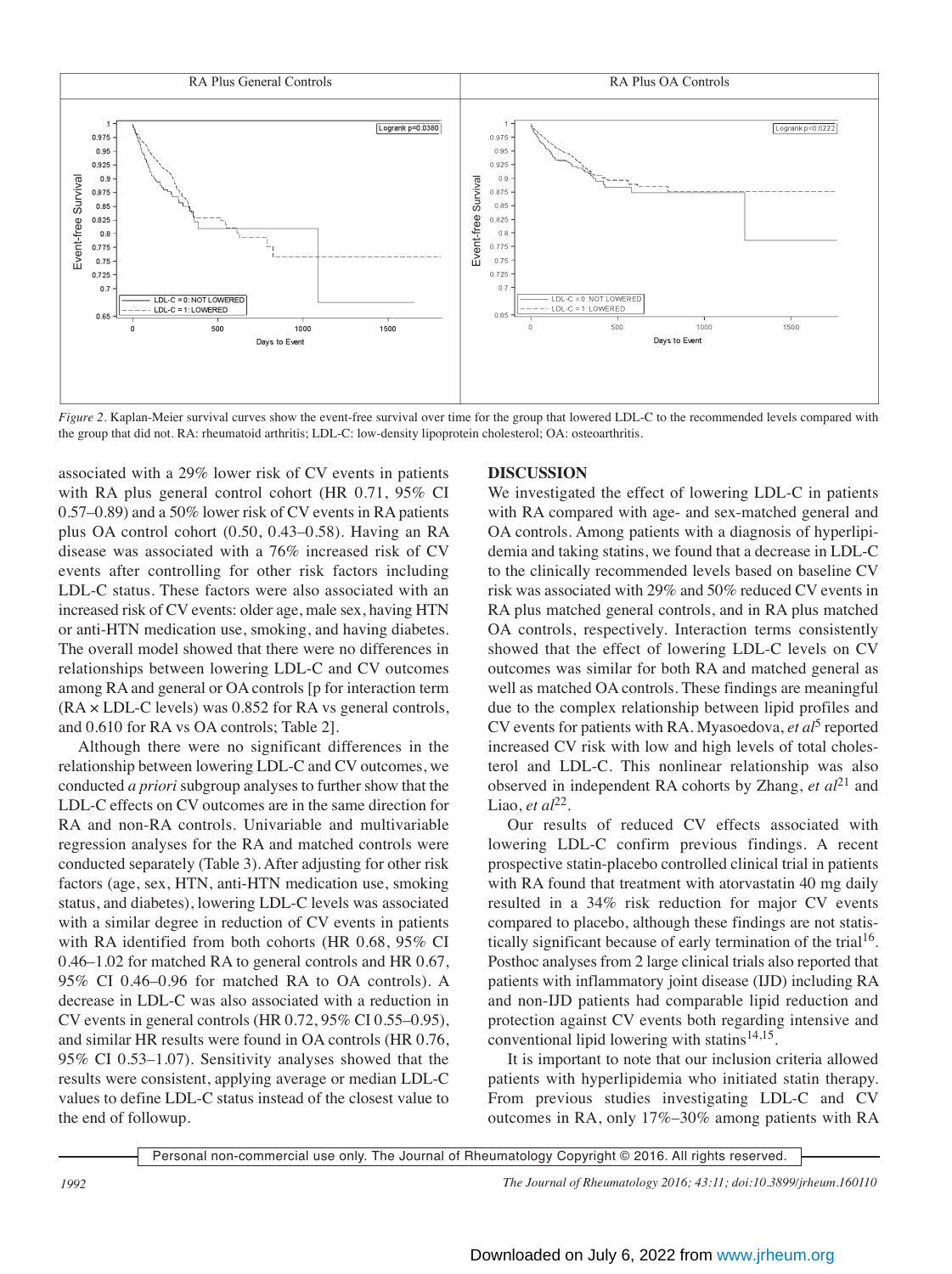| Cohort                                       | RA Plus General Controls     |                                 |          | RA Plus OA Controls          |                            |          |
|----------------------------------------------|------------------------------|---------------------------------|----------|------------------------------|----------------------------|----------|
| Variables                                    | RA Population,<br>$n = 1522$ | General Controls,<br>$n = 6511$ | p        | RA Population,<br>$n = 1746$ | OA Controls,<br>$n = 2554$ | p        |
| Mean (SD) age, yrs                           | 63.0(10.4)                   | 63.6(10.1)                      | 0.0403   | 63.8(10.3)                   | 63.4 (10.9)                | 0.2371   |
| Age category, yrs, mean (SD)                 |                              |                                 |          |                              |                            |          |
| < 50                                         | 137(9.0)                     | 533 (8.2)                       | 0.1839   | 139(8.0)                     | 264(10.3)                  | 0.043    |
| $50 - 59$                                    | 442 (29.0)                   | 1774 (27.2)                     |          | 470 (26.9)                   | 671(26.3)                  |          |
| $60 - 69$                                    | 529 (34.8)                   | 2278 (35.0)                     |          | 618 (35.4)                   | 845 (33.1)                 |          |
| $\geq 70$                                    | 414 (27.2)                   | 1926 (29.6)                     |          | 519 (29.7)                   | 774 (30.3)                 |          |
| Race/ethnicity                               |                              |                                 | < 0.0001 |                              |                            | 0.0008   |
| White                                        | 721 (47.4)                   | 3283 (50.4)                     |          | 833 (47.7)                   | 1339 (52.4)                |          |
| Hispanic                                     | 448 (29.4)                   | 1642(25.2)                      |          | 505 (28.9)                   | 624(24.4)                  |          |
| <b>Black/African American</b>                | 198 (13.0)                   | 752(11.5)                       |          | 233(13.3)                    | 365(14.3)                  |          |
| Asian/Pacific Islander                       | 135(8.9)                     | 792 (12.2)                      |          | 152(8.7)                     | 210(8.2)                   |          |
| Other/unknown                                | 20(1.3)                      | 42(0.6)                         |          | 23(1.3)                      | 16(0.6)                    |          |
| Female                                       | 1105 (72.6)                  | 4632 (71.1)                     | 0.2562   | 1305 (74.7)                  | 1954 (76.5)                | 0.1845   |
| Number of Charlson Comorbidity Index         |                              |                                 |          |                              |                            |          |
| excluding rheumatic or CV diseases           |                              |                                 |          |                              |                            |          |
| $\overline{0}$                               | 936 (61.5)                   | 4206 (64.6)                     | 0.0158   | 1070(61.3)                   | 1625(63.6)                 | 0.0651   |
| $\mathbf{1}$                                 | 494 (32.5)                   | 1872 (28.8)                     |          | 563 (32.2)                   | 742 (29.1)                 |          |
| 2 or more                                    | 92(6.0)                      | 433(6.7)                        |          | 113(6.5)                     | 187(7.3)                   |          |
| Smoking status                               |                              |                                 |          |                              |                            |          |
| Smoker                                       | 159(10.4)                    | 569 (8.7)                       | 0.0036   | 171 (9.8)                    | 207(8.1)                   | 0.1404   |
| Nonsmoker                                    | 1230 (80.8)                  | 5210 (80.0)                     |          | 1430 (81.9)                  | 2120 (83.0)                |          |
| Unknown                                      | 133(8.7)                     | 732 (11.2)                      |          | 145(8.3)                     | 227(8.9)                   |          |
| <b>BMI</b> category                          |                              |                                 |          |                              |                            |          |
| Obese ( $\geq 30$ )                          | 516 (33.9)                   | 1950 (29.9)                     | 0.0742   | 557 (31.9)                   | 998 (39.1)                 | < 0.0001 |
| Overweight $(25-29.9)$                       | 359 (23.6)                   | 1612(24.8)                      |          | 404(23.1)                    | 555 (21.7)                 |          |
| Normal $(< 25)$                              | 229(15.0)                    | 904 (13.9)                      |          | 260 (14.9)                   | 276 (10.8)                 |          |
| Unknown                                      | 418 (27.5)                   | 2045 (31.4)                     |          | 525(30.1)                    | 725 (28.4)                 |          |
| Baseline CV risk stratification <sup>*</sup> |                              |                                 |          |                              |                            |          |
| Low                                          | 114(7.5)                     | 650(10.0)                       | 0.0033   | 126(7.2)                     | 232(9.1)                   | 0.007    |
| Medium                                       | 780 (51.2)                   | 3382 (51.9)                     |          | 916 (52.5)                   | 1397 (54.7)                |          |
| High                                         | 628 (41.3)                   | 2479 (38.1)                     |          | 704 (40.3)                   | 925 (36.2)                 |          |
| Diabetes                                     | 622(40.9)                    | 2440 (37.5)                     | 0.0142   | 695 (39.8)                   | 912 (35.7)                 | 0.0064   |
| 10 year risk > $20\%$ <sup>§</sup>           | 16(1.1)                      | 62(1.0)                         | 0.7229   | 20(1.1)                      | 21(0.8)                    | 0.2841   |
| <b>HTN</b>                                   | 1130 (74.2)                  | 4079 (62.6)                     | < 0.0001 | 1316 (75.4)                  | 1737 (68.0)                | < 0.0001 |
| HTN diagnosis                                | 1152(75.7)                   | 4945 (75.9)                     | 0.0005   | 1343 (76.9)                  | 2045 (80.1)                | 0.013    |
| Anti-HTN medication use                      | 1203 (79.0)                  | 5102 (78.4)                     | < 0.0001 | 1400 (80.2)                  | 2063 (80.8)                | 0.6302   |
| Baseline lipid panel, mean (SD)              | 1447                         | 6090                            |          | 1659                         | 2400                       |          |
| LDL-C, in mg/dl                              | 104.6(34.4)                  | 109.6(37.6)                     | < 0.0001 | 104.5(34.0)                  | 109.8 (35.3)               | < 0.0001 |
| LDL-C, in mmol/l                             | 2.70(0.89)                   | 2.83(0.97)                      |          | 2.70 (0.88)                  | 2.84(0.91)                 |          |
| HDL-C, in mg/dl                              | 51.0 (14.0)                  | 50.8 (13.5)                     | 0.6903   | 51.6 (14.2)                  | 51.4 (13.3)                | 0.5969   |
| HDL-C, in mmol/l                             | 1.32(0.36)                   | 1.31(0.35)                      |          | 1.33(0.37)                   | 1.33(0.34)                 |          |
| Triglycerides, in mg/dl                      | 150.6 (81.2)                 | 158.8 (90.4)                    | 0.002    | 150.2(80.5)                  | 156.9 (82.0)               | 0.0113   |
| Triglycerides, in mmol/l                     | 1.70(0.92)                   | 1.79(1.02)                      |          | 1.70(0.91)                   | 1.77(0.93)                 |          |
| Total cholesterol, in mg/dl                  | 185.1 (41.2)                 | 191.8 (44.5)                    | < 0.0001 | 185.6 (40.8)                 | 192.0 (42.0)               | < 0.0001 |
| Total cholesterol, in mmol/dl                | 4.79 (1.07)                  | 4.96(1.15)                      |          | 4.80(1.06)                   | 4.97 (1.09)                |          |

\*CV risk stratification; low = 0–1 risk factor; medium = 2+ risk factors and 10-year risk ≤ 20%; high = coronary heart disease (CHD) or CHD equivalents; risk factors include smoking, HTN, LDL-C or HDL-C, and age (men ≥ 45 yrs, women ≥ 55 yrs). §Framingham risk scoring was used considering risk factors of age, total cholesterol, HDL-C, systolic blood pressure, treatment for HTN, and smoking<sup>18</sup>. RA: rheumatoid arthritis; OA: osteoarthritis; LDL-C: low-density lipoprotein cholesterol; HDL-C: high-density lipoprotein cholesterol; CV: cardiovascular; HTN: hypertension; BMI: body mass index.

received a statin<sup>5,21</sup>. Other interventional studies compared statin users and placebo $14,15,16$ . Our study design requiring only statin initiators was intended to avoid treatment selection bias; patients who initiated statin therapy may be different from patients who did not. Also, additional antiinflammatory properties of statin may further bias the results<sup>23,24</sup>. Thus, our study shows the benefits of lowering LDL-C levels in hyperlipidemia patients who initiated statin treatment.

Similar reductions in CV outcomes were found in subgroup analyses. The HR ranged from 0.67 to 0.76 in 4 different subgroups. Although 2 of the HR (1 in RA subgroup, 1 in matched OA controls) are not statistically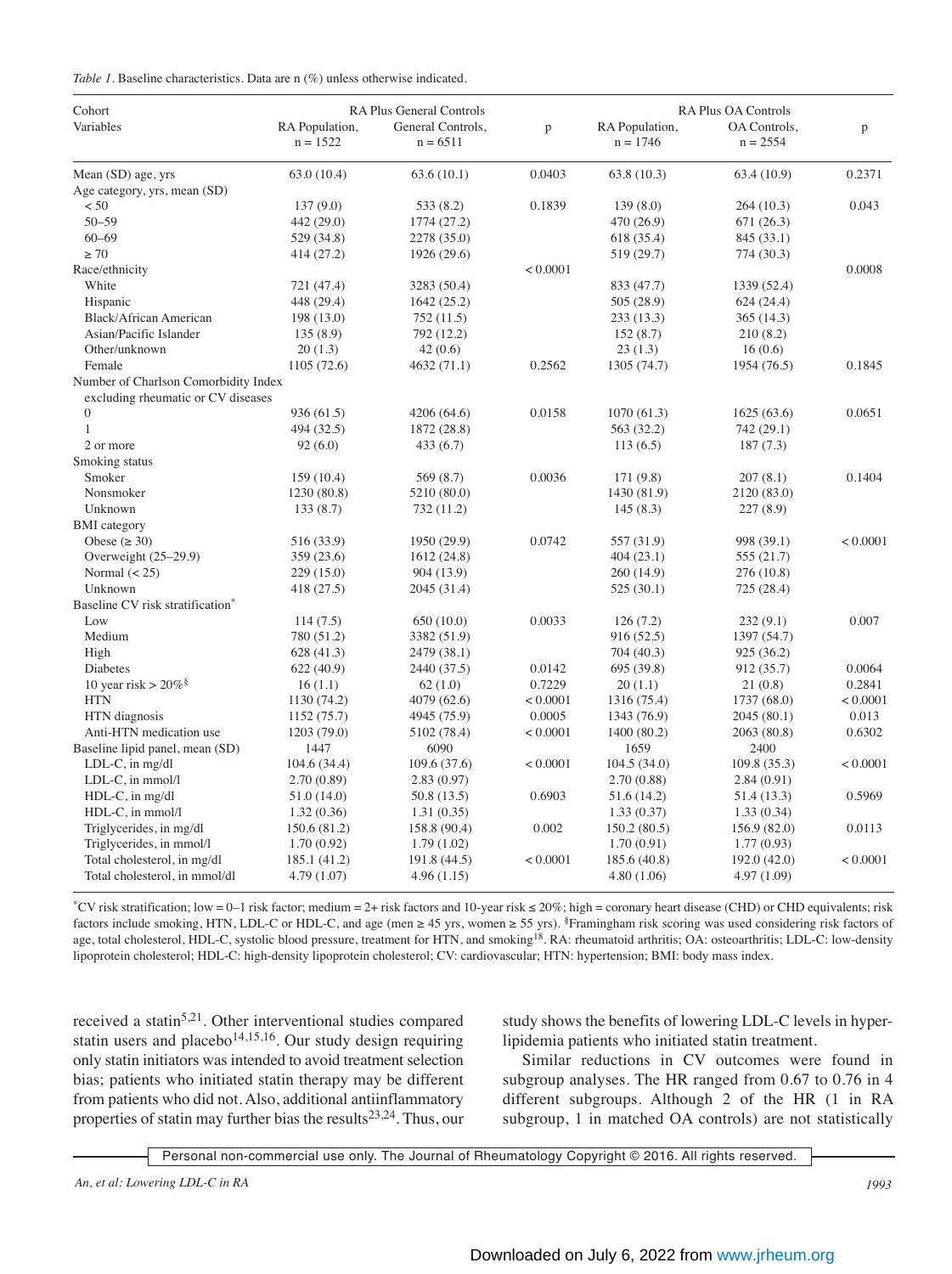|                                         | Table 2. Association between lowering low-density lipoprotein cholesterol (LDL-C) to clinically recommended |
|-----------------------------------------|-------------------------------------------------------------------------------------------------------------|
| levels and CV outcomes for each cohort. |                                                                                                             |

| Group/Independent Variable                    | $HR (95\% CI)$      | p        |
|-----------------------------------------------|---------------------|----------|
| RA Plus General Controls, $n = 8033$          |                     |          |
| RA (vs controls)                              | $1.76(1.43 - 2.17)$ | < 0.0001 |
| Lowered LDL-C (vs not lowered)                | $0.71(0.57-0.89)$   | 0.003    |
| Age                                           | $1.07(1.06-1.08)$   | < 0.0001 |
| Male sex (vs female)                          | $1.34(1.10-1.64)$   | 0.004    |
| HTN (yes vs no)                               | $1.41(1.03-1.64)$   | 0.031    |
| Anti-HTN medications (yes vs no)              | $1.45(0.96 - 2.20)$ | 0.078    |
| Smoker (vs nonsmoker)                         | $1.53(1.10-2.13)$   | 0.011    |
| Unknown smoking status (vs nonsmoker)         | $1.21(0.88 - 1.68)$ | 0.248    |
| Diabetes (yes vs no)                          | $1.56(1.28-1.90)$   | < 0.0001 |
| Interaction term of $RA \times$ lowered LDL-C |                     | 0.852    |
| RA Plus OA Controls, $n = 4300$               |                     |          |
| RA (vs controls)                              | $1.13(0.92 - 1.40)$ | 0.245    |
| Lowered LDL-C (vs not lowered)                | $0.50(0.43 - 0.58)$ | < 0.0001 |
| Age                                           | $1.06(1.05-1.07)$   | < 0.0001 |
| Male sex (vs female)                          | $1.30(1.04-1.64)$   | 0.024    |
| HTN (yes vs no)                               | $1.32(0.93 - 1.88)$ | 0.125    |
| Anti-HTN medications (yes vs no)              | $1.58(1.00-2.48)$   | 0.049    |
| Smoker (vs nonsmoker)                         | $1.61(1.12 - 2.32)$ | 0.011    |
| Unknown smoking status (vs nonsmoker)         | $0.92(0.61 - 1.40)$ | 0.698    |
| Diabetes (yes vs no)                          | $1.32(1.07-1.64)$   | 0.011    |
| Interaction term of $RA \times$ lowered LDL-C |                     | 0.610    |

CV: cardiovascular; RA: rheumatoid arthritis; OA: osteoarthritis; HTN: hypertension.

*Table 3.* Association between lowering low-density lipoprotein cholesterol (LDL-C) to clinically recommended levels and CV outcomes for each subgroup.

| Cohort                           | <b>RA Plus General Controls</b><br>RA patients, $n = 1522$ |       | RA Plus OA Controls<br>RA patients, $n = 1746$ |       |
|----------------------------------|------------------------------------------------------------|-------|------------------------------------------------|-------|
| Patients with RA                 | HR $(95\% \text{ CI})$                                     | р     | HR (95% CI)                                    | p     |
| Lowered LDL-C (vs not lowered)*  | $0.72(0.49-1.07)$                                          | 0.104 | $0.70(0.49-1.00)$                              | 0.053 |
| Lowered LDL-C (vs not lowered)§  | $0.68(0.46 - 1.02)$                                        | 0.060 | $0.67(0.46 - 0.96)$                            | 0.028 |
|                                  | General controls, $n = 6511$                               |       | $OA$ controls, $n = 2554$                      |       |
| Non-RA patients                  | HR (95% CI)                                                | р     | HR (95% CI)                                    | p     |
| Lowered LDL-C (vs not lowered)*  | $0.83(0.63 - 1.09)$                                        | 0.179 | $0.93(0.65 - 1.31)$                            | 0.659 |
| Lowered LDL-C (vs not lowered) § | $0.72(0.55-0.95)$                                          | 0.021 | $0.76(0.53 - 1.07)$                            | 0.118 |

\* Results from univariable analyses. § Results from multivariable analyses adjusting for age, sex, hypertension, antihypertensive medication use, smoking, and diabetes. CV: cardiovascular; RA: rheumatoid arthritis; OA: osteoarthritis.

significant, this should be interpreted with caution<sup>25,26,27</sup>. False-negatives and false-positives due to small sample sizes may lead to these findings $25$ .

Our RA study population is currently taking DMARD therapy, with 11% taking biologic DMARD. About 30% of patients with RA were positive either for rheumatoid factor (RF) or anticitrullinated protein antibodies (ACPA). Also, 50% of patients with RA were considered positive for either C-reactive protein (CRP) or erythrocyte sedimentation rate (ESR) even if a large proportion of data was missing (45% missing for either RF or ACPA, and 24% missing for either CRP or ESR). It may be important to note the treatment and inflammatory status in this study population because these

could influence the study results. Studies showed that inflammatory status may change lipid levels; lower levels of total cholesterol, HDL-C, and LDL-C were found among RA patients with active inflammation<sup>8,28</sup>.

Consistent with previous findings, patients with RA in this study reported lower levels of LDL-C and total cholesterol compared to lipid levels in matched general or OA controls at baseline. During the followup, the mean LDL-C levels were further decreased, and patients with RA still had lower lipid levels compared to matched controls. However, the proportion of patients who lowered their LDL-C to recommended levels was the same in RA and general controls, and the benefits of lowering LDL-C levels were also similar.

Personal non-commercial use only. The Journal of Rheumatology Copyright © 2016. All rights reserved.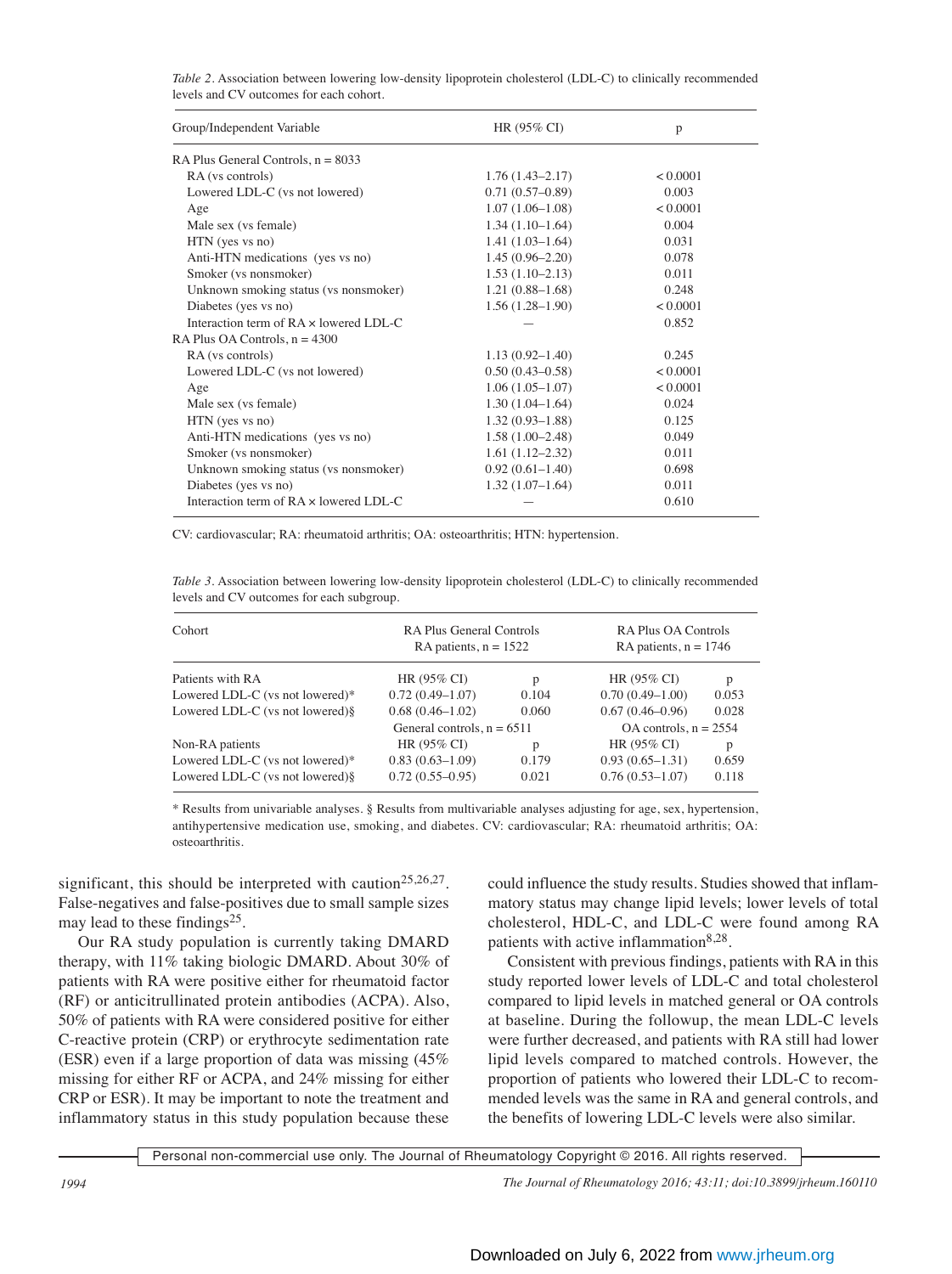Our analyses further verified that having RA itself increased CV risk by 76% even after adjusting for traditional risk factors such as age, sex, smoking, HTN, and diabetes. These findings are consistent with previous findings, which suggest about a 50% higher risk of CV events and mortality among patients with RA relative to the general population  $1,2$ . High inflammation may explain these findings<sup>29,30,31,32</sup>; currently emerging studies on this matter may determine the reasons for the additional CV risk for patients with RA.

Our study has several potential limitations. First, this observational study design limits the causal inferences that can be made between the LDL-C levels and CV outcomes. Patients with lower LDL-C levels may have healthier lifestyles or may adhere to other CV prevention measures compared to patients with higher LDL-C levels. These factors are usually unmeasured and may result in biased effect estimates. Therefore, we should emphasize that this study investigated an "association" between LDL-C and CV outcomes rather than a "causal relationship" between the two. This study was not designed to address the CV benefits of a specific LDL-C treatment target. Instead, we emphasize that the relationship between lowering LDL-C levels and CV outcomes was not different between patients with RA and non-RA controls. Moreover, this study was not able to disentangle the benefits of lowering LDL-C and statin adherence. Our findings might be better explained by the benefits from higher adherence to statin therapy rather than lowering LDL-C.

Another limitation is that our study population is solely from 1 healthcare system and thus our results may not be generalizable to other settings. However, the relationship between LDL-C and CV outcomes should be similar in other populations, and the KPSC population has been shown to be generalizable to that of Southern California33. Moreover, we assumed that patients continue their statin therapy during the followup. Also, we considered that 1-time LDL-C measurement during the followup represents the LDL-C status for the entire followup period. This may not be plausible; statin medication adherence and/or LDL-C levels may change over time and this may affect the CV outcomes. However, results were consistent from sensitivity analyses using different LDL-C values (average or median LDL-C instead of closest LDL-C to the end of followup) or a different followup period (start to followup from the last LDL-C to the end of followup).

We were unable to evaluate inflammatory factors in this study investigating CV outcomes because about 50% of the data on those factors were missing. Also, our study focused only on patients already taking statin therapy with a hyperlipidemia diagnosis. There may be higher-risk patients who did not initiate statin therapy or who were not diagnosed with hyperlipidemia and who were not included in our study. However, we believed that investigating LDL-C status and comparing outcomes among the treated hyperlipidemia patients may be reasonable because the population is homogeneous.

Despite these limitations, our study has a number of strengths. This study investigated the association between lowering LDL-C and CV outcomes in a relatively large patient cohort having RA. Also, we were able to create age- and sex-matched non-RA and OA controls based on an ethnically diverse population so that we could examine the LDL-C and CV outcome across a diverse cohort. An additional strength is the relatively rich and high-quality clinical data. Most of the statin users (89% for patients with RA and 79% for non-RA controls) had at least 1 followup LDL-C value so that we could minimize missing data.

Our study showed that lowering LDL-C levels to clinically recommended levels based on baseline CV risk was associated with a decreased CV risk. The relationship between LDL-C and CV outcomes in RA was similar to the relationship found in matched general and OA controls. These findings are consistent with a previous study showing the similar relationship in LDL-C and CV outcomes in RA and non-RA subjects<sup>22</sup>, and support CV protective effects of lowering LDL-C with statins in RA suggested by interventional studies<sup>14,15,16</sup>. Even though specific LDL-C treatment targets are no longer recommended, our study supports the benefits of lowering LDL-C for patients using statin therapy, for both RA and non-RA controls. Future prospective studies to address this matter will be essential to better understand the benefits of lowering LDL-C in patients with RA. Further, our study showed that patients with RA still had a 76% higher risk of CV even after controlling for LDL-C status. Future studies should address excessive CV risk management strategies in addition to LDL-C in RA.

# **REFERENCES**

- 1. Avina-Zubieta JA, Choi HK, Sadatsafavi M, Etminan M, Esdaile JM, Lacaille D. Risk of cardiovascular mortality in patients with rheumatoid arthritis: a meta-analysis of observational studies. Arthritis Rheum 2008;59:1690-7.
- 2. Avina-Zubieta JA, Thomas J, Sadatsafavi M, Lehman AJ, Lacaille D. Risk of incident cardiovascular events in patients with rheumatoid arthritis: a meta-analysis of observational studies. Ann Rheum Dis 2012;71:1524-9.
- 3. Emerging Risk Factors Collaboration, Kaptoge S, Di Angelantonio E, Lowe G, Pepys MB, Thompson SG, et al. C-reactive protein concentration and risk of coronary heart disease, stroke, and mortality: an individual participant meta-analysis. Lancet 2010;375:132-40.
- 4. Baghdadi LR, Woodman RJ, Shanahan EM, Mangoni AA. The impact of traditional cardiovascular risk factors on cardiovascular outcomes in patients with rheumatoid arthritis: a systematic review and meta-analysis. PLoS One 2015;10:e0117952.
- 5. Myasoedova E, Crowson CS, Kremers HM, Roger VL, Fitz-Gibbon PD, Therneau TM, et al. Lipid paradox in rheumatoid arthritis: the impact of serum lipid measures and systemic inflammation on the risk of cardiovascular disease. Ann Rheum Dis 2011;70:482-7.
- 6. Semb AG, Kvien TK, Aastveit AH, Jungner I, Pedersen TR, Walldius G, et al. Lipids, myocardial infarction and ischaemic stroke in patients with rheumatoid arthritis in the Apolipoprotein- related Mortality RISk (AMORIS) Study. Ann Rheum Dis 2010;69:1996-2001.
- 7. Gonzalez-Gay MA, Gonzalez-Juanatey C. Inflammation and lipid profile in rheumatoid arthritis: bridging an apparent paradox. Ann